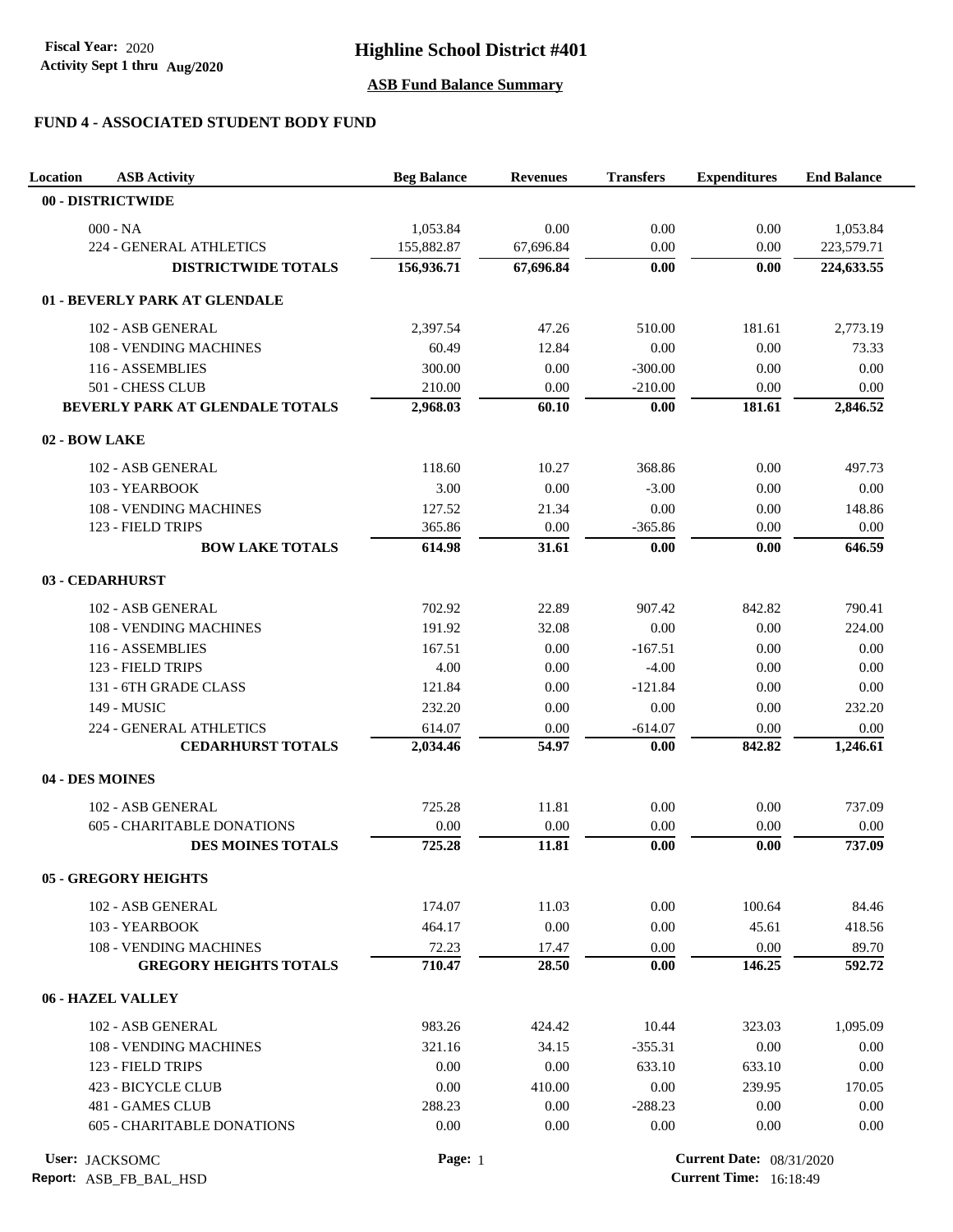Activity Sept 1 thru Aug/2020 **Fiscal Year:** 2020

# **Highline School District #401**

## **ASB Fund Balance Summary**

## **FUND 4 - ASSOCIATED STUDENT BODY FUND**

| <b>Location</b> | <b>ASB Activity</b>                | <b>Beg Balance</b> | <b>Revenues</b> | <b>Transfers</b> | <b>Expenditures</b> | <b>End Balance</b> |
|-----------------|------------------------------------|--------------------|-----------------|------------------|---------------------|--------------------|
|                 | <b>HAZEL VALLEY TOTALS</b>         | 1,592.65           | 868.57          | 0.00             | 1,196.08            | 1,265.14           |
| 07 - HILLTOP    |                                    |                    |                 |                  |                     |                    |
|                 | 102 - ASB GENERAL                  | 891.68             | 31.79           | 989.96           | 0.00                | 1,913.43           |
|                 | 103 - YEARBOOK                     | 1.00               | 0.00            | $-1.00$          | 0.00                | 0.00               |
|                 | 108 - VENDING MACHINES             | 64.16              | 7.96            | 0.00             | 0.00                | 72.12              |
|                 | 123 - FIELD TRIPS                  | 648.96             | 0.00            | $-648.96$        | 0.00                | 0.00               |
|                 | 140 - SPECIAL FUNDS                | 200.00             | 0.00            | $-200.00$        | 0.00                | 0.00               |
|                 | 603 - SCHOLARSHIP DONATIONS        | 140.00             | 0.00            | $-140.00$        | 0.00                | 0.00               |
|                 | <b>HILLTOP TOTALS</b>              | 1,945.80           | 39.75           | 0.00             | 0.00                | 1,985.55           |
| 08 - MADRONA    |                                    |                    |                 |                  |                     |                    |
|                 | 102 - ASB GENERAL                  | 1,257.66           | 25.91           | 0.00             | 0.00                | 1,283.57           |
|                 | 108 - VENDING MACHINES             | 309.05             | 35.43           | 0.00             | 0.00                | 344.48             |
|                 | <b>MADRONA TOTALS</b>              | 1,566.71           | 61.34           | 0.00             | 0.00                | 1,628.05           |
| 09 - MARVISTA   |                                    |                    |                 |                  |                     |                    |
|                 | 102 - ASB GENERAL                  | 602.19             | 26.30           | 0.00             | 285.64              | 342.85             |
|                 | 108 - VENDING MACHINES             | 639.59             | 3.18            | 0.00             | 0.00                | 642.77             |
|                 | <b>605 - CHARITABLE DONATIONS</b>  | 0.00               | 2,990.54        | 0.00             | 2,990.54            | 0.00               |
|                 | <b>MARVISTA TOTALS</b>             | 1,241.78           | 3,020.02        | 0.00             | 3,276.18            | 985.62             |
|                 | <b>10 - MCMICKEN HEIGHTS</b>       |                    |                 |                  |                     |                    |
|                 | 102 - ASB GENERAL                  | 1,048.11           | 5,364.47        | 523.35           | 5,182.13            | 1,753.80           |
|                 | 108 - VENDING MACHINES             | 79.98              | 15.06           | 0.00             | 0.00                | 95.04              |
|                 | 131 - 6TH GRADE CLASS              | 65.33              | 0.00            | $-65.33$         | 0.00                | 0.00               |
|                 | 149 - MUSIC                        | 458.02             | 0.00            | $-458.02$        | 0.00                | 0.00               |
|                 | <b>MCMICKEN HEIGHTS TOTALS</b>     | 1,651.44           | 5,379.53        | 0.00             | 5,182.13            | 1,848.84           |
| 11 - MIDWAY     |                                    |                    |                 |                  |                     |                    |
|                 | 102 - ASB GENERAL                  | 4,349.72           | 82.71           | 0.00             | 0.00                | 4,432.43           |
|                 | 108 - VENDING MACHINES             | 712.82             | 20.56           | 0.00             | 0.00                | 733.38             |
|                 | <b>MIDWAY TOTALS</b>               | 5,062.54           | 103.27          | 0.00             | 0.00                | 5,165.81           |
|                 | <b>12 - MOUNT VIEW</b>             |                    |                 |                  |                     |                    |
|                 | 102 - ASB GENERAL                  | 764.25             | 16.33           | 0.00             | 0.00                | 780.58             |
|                 | <b>108 - VENDING MACHINES</b>      | 231.90             | 8.86            | 0.00             | 0.00                | 240.76             |
|                 | <b>MOUNT VIEW TOTALS</b>           | 996.15             | 25.19           | 0.00             | 0.00                | 1,021.34           |
| 14 - PARKSIDE   |                                    |                    |                 |                  |                     |                    |
|                 | 102 - ASB GENERAL                  | 8,187.56           | 2,018.92        | 0.00             | 4,567.63            | 5,638.85           |
|                 | 108 - VENDING MACHINES             | 367.65             | 33.74           | 0.00             | 0.00                | 401.39             |
|                 | 601 - MISCELLANEOUS DONATIONS      | 557.00             | 377.55          | 0.00             | 0.00                | 934.55             |
|                 | <b>603 - SCHOLARSHIP DONATIONS</b> | 174.00             | 0.00            | 0.00             | 0.00                | 174.00             |
|                 | PARKSIDE TOTALS                    | 9,286.21           | 2,430.21        | 0.00             | 4,567.63            | 7,148.79           |

### **17 - SEAHURST**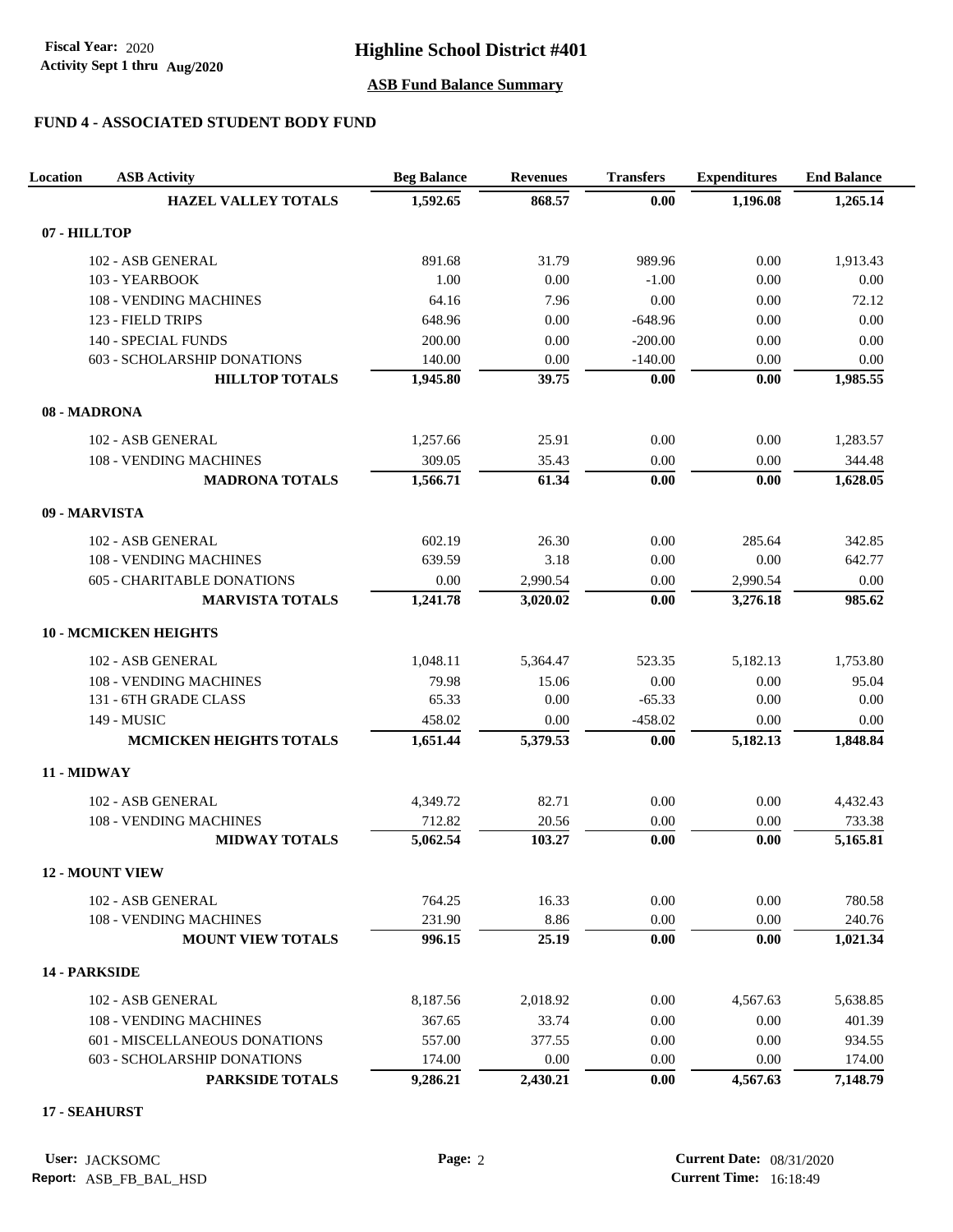# **FUND 4 - ASSOCIATED STUDENT BODY FUND**

| Location | <b>ASB Activity</b>               | <b>Beg Balance</b> | <b>Revenues</b> | <b>Transfers</b> | <b>Expenditures</b> | <b>End Balance</b> |
|----------|-----------------------------------|--------------------|-----------------|------------------|---------------------|--------------------|
|          | 102 - ASB GENERAL                 | 3,125.76           | 62.22           | 0.00             | 0.00                | 3,187.98           |
|          | 108 - VENDING MACHINES            | 61.51              | 9.04            | 0.00             | 0.00                | 70.55              |
|          | 601 - MISCELLANEOUS DONATIONS     | 625.97             | 0.00            | 0.00             | 0.00                | 625.97             |
|          | <b>SEAHURST TOTALS</b>            | 3,813.24           | 71.26           | 0.00             | 0.00                | 3,884.50           |
|          | <b>18 - SHOREWOOD</b>             |                    |                 |                  |                     |                    |
|          | 102 - ASB GENERAL                 | 734.28             | 13.42           | 0.00             | 0.00                | 747.70             |
|          | 108 - VENDING MACHINES            | 77.30              | 16.98           | 0.00             | 0.00                | 94.28              |
|          | <b>SHOREWOOD TOTALS</b>           | 811.58             | 30.40           | 0.00             | 0.00                | 841.98             |
|          | <b>19 - SOUTHERN HEIGHTS</b>      |                    |                 |                  |                     |                    |
|          | 102 - ASB GENERAL                 | 111.52             | 3.33            | 0.00             | 0.00                | 114.85             |
|          | 108 - VENDING MACHINES            | 23.41              | 1.94            | 0.00             | 0.00                | 25.35              |
|          | 121 - STUDENT COUNCIL             | 39.36              | 107.75          | 0.00             | 26.97               | 120.14             |
|          | <b>605 - CHARITABLE DONATIONS</b> | 0.00               | 0.00            | 0.00             | 0.00                | 0.00               |
|          | SOUTHERN HEIGHTS TOTALS           | 174.29             | 113.02          | 0.00             | 26.97               | 260.34             |
|          | <b>20 - VALLEY VIEW</b>           |                    |                 |                  |                     |                    |
|          | 102 - ASB GENERAL                 | 0.41               | 0.00            | 0.00             | 0.00                | 0.41               |
|          | <b>VALLEY VIEW TOTALS</b>         | 0.41               | 0.00            | 0.00             | 0.00                | 0.41               |
|          | <b>21 - WHITE CENTER HEIGHTS</b>  |                    |                 |                  |                     |                    |
|          | 102 - ASB GENERAL                 | 2,063.28           | 954.16          | 0.00             | 0.00                | 3,017.44           |
|          | 108 - VENDING MACHINES            | 1,153.91           | 15.49           | 0.00             | 0.00                | 1,169.40           |
|          | <b>605 - CHARITABLE DONATIONS</b> | 2,865.18           | 0.00            | $0.00\,$         | $0.00\,$            | 2,865.18           |
|          | WHITE CENTER HEIGHTS TOTALS       | 6,082.37           | 969.65          | 0.00             | 0.00                | 7,052.02           |
|          | 36 - NORTH HILL                   |                    |                 |                  |                     |                    |
|          | 102 - ASB GENERAL                 | 2,098.90           | 2,876.36        | 0.00             | 1,977.14            | 2,998.12           |
|          | 108 - VENDING MACHINES            | 66.62              | 11.56           | 0.00             | 0.00                | 78.18              |
|          | 601 - MISCELLANEOUS DONATIONS     | 12.00              | 0.00            | 0.00             | 0.00                | 12.00              |
|          | <b>NORTH HILL TOTALS</b>          | 2,177.52           | 2,887.92        | 0.00             | 1,977.14            | 3,088.30           |
|          | 51 - CASCADE                      |                    |                 |                  |                     |                    |
|          | 101 - ASB CARDS                   | 11,187.52          | 2,830.00        | $0.00\,$         | 0.00                | 14,017.52          |
|          | 102 - ASB GENERAL                 | 3,604.36           | 486.80          | $0.00\,$         | 1,110.74            | 2,980.42           |
|          | 103 - YEARBOOK                    | 5,586.04           | 595.00          | $0.00\,$         | 0.00                | 6,181.04           |
|          | 108 - VENDING MACHINES            | 735.73             | 21.01           | 0.00             | 0.00                | 756.74             |
|          | 112 - STUDENT STORE               | 21.00              | 0.00            | 0.00             | 0.00                | 21.00              |
|          | 117 - SPECIAL PROJECT             | 6,203.27           | 260.00          | 0.00             | 2,160.00            | 4,303.27           |
|          | 126 - SCHOOL DANCES               | 930.12             | 643.00          | 0.00             | 0.00                | 1,573.12           |
|          | 216 - SOCCER GIRLS                | 476.26             | 0.00            | 0.00             | 0.00                | 476.26             |
|          | 224 - GENERAL ATHLETICS           | 60.29              | 0.00            | 0.00             | 0.00                | 60.29              |
|          | 569 - LGBTQ+                      | 220.00             | 0.00            | 0.00             | 0.00                | 220.00             |
|          | <b>605 - CHARITABLE DONATIONS</b> | 0.00               | 235.70          | 0.00             | 0.00                | 235.70             |
|          | <b>CASCADE TOTALS</b>             | 29,024.59          | 5,071.51        | $0.00\,$         | 3,270.74            | 30,825.36          |

#### **52 - CHINOOK**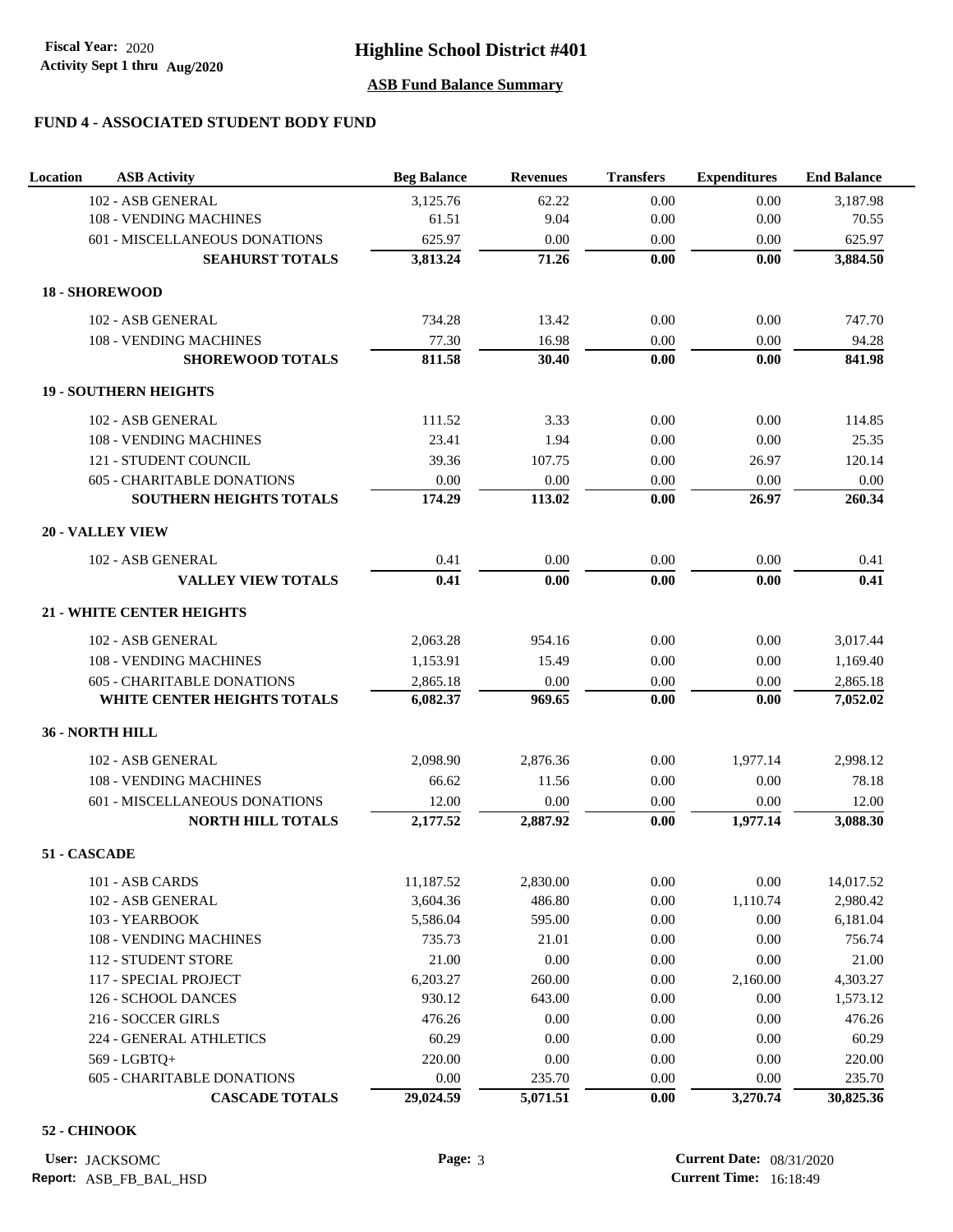## **FUND 4 - ASSOCIATED STUDENT BODY FUND**

| Location<br><b>ASB Activity</b>   | <b>Beg Balance</b> | <b>Revenues</b> | <b>Transfers</b> | <b>Expenditures</b>             | <b>End Balance</b> |
|-----------------------------------|--------------------|-----------------|------------------|---------------------------------|--------------------|
| 101 - ASB CARDS                   | 10.00              | 3,230.29        | $-62.45$         | 1,529.10                        | 1,648.74           |
| 102 - ASB GENERAL                 | 3,560.46           | 660.24          | 0.00             | 1,364.66                        | 2,856.04           |
| 103 - YEARBOOK                    | 2,395.72           | 2,660.00        | 0.00             | 2,002.32                        | 3,053.40           |
| 108 - VENDING MACHINES            | 56.82              | 100.36          | 0.00             | $0.00\,$                        | 157.18             |
| 112 - STUDENT STORE               | 6,168.97           | 14,999.25       | 0.00             | 16,595.34                       | 4,572.88           |
| 117 - SPECIAL PROJECT             | 614.95             | 584.83          | 0.00             | 595.12                          | 604.66             |
| 120 - INCENTIVE                   | 131.42             | 0.00            | 0.00             | 0.00                            | 131.42             |
| 144 - EIGHTH GRADE PARTY          | 4,742.37           | 280.00          | 0.00             | 3,268.94                        | 1,753.43           |
| 224 - GENERAL ATHLETICS           | 86.71              | $0.00\,$        | 62.45            | 149.16                          | $0.00\,$           |
| 437 - SCIENCE                     | 411.40             | 240.00          | 0.00             | 482.74                          | 168.66             |
| 525 - ILC CLUB                    | 75.49              | 0.00            | 0.00             | 0.00                            | 75.49              |
| <b>605 - CHARITABLE DONATIONS</b> | 0.00               | 0.00            | 0.00             | 0.00                            | 0.00               |
| <b>CHINOOK TOTALS</b>             | 18,254.31          | 22,754.97       | $0.00\,$         | 25,987.38                       | 15,021.90          |
| 54 - PACIFIC                      |                    |                 |                  |                                 |                    |
| 101 - ASB CARDS                   | 946.86             | 2,394.00        | $-3,160.86$      | $0.00\,$                        | 180.00             |
| 102 - ASB GENERAL                 | 16,637.25          | 1,764.76        | 3,183.91         | 1,414.80                        | 20,171.12          |
| 103 - YEARBOOK                    | 3,513.94           | 2,795.00        | 0.00             | 5,519.75                        | 789.19             |
| <b>108 - VENDING MACHINES</b>     | 14.34              | 9.06            | $-23.40$         | 0.00                            | 0.00               |
| 144 - EIGHTH GRADE PARTY          | 1,430.31           | 305.00          | 0.00             | 0.00                            | 1,735.31           |
| 203 - BASKETBALL BOYS             | 925.95             | 459.00          | 0.00             | 771.85                          | 613.10             |
| 204 - BASKETBALL GIRLS            | 1,092.20           | 282.00          | 0.00             | 264.75                          | 1,109.45           |
| 205 - CROSS COUNTRY-COED          | 1,281.68           | 0.00            | 0.00             | 0.00                            | 1,281.68           |
| 208 - FOOTBALL                    | 954.27             | 0.00            | 0.00             | 0.00                            | 954.27             |
| 211 - SOFTBALL GIRLS              | 1,082.25           | 0.00            | 31.74            | 1,113.99                        | 0.00               |
| 215 - SOCCER BOYS                 | 900.65             | 505.00          | 0.00             | 1,163.35                        | 242.30             |
| 216 - SOCCER GIRLS                | 1,025.52           | 681.50          | 0.00             | 1,037.93                        | 669.09             |
| 219 - TRACK COED                  | 1,616.55           | 739.00          | 0.00             | 1,863.80                        | 491.75             |
| 220 - VOLLEYBALL GIRLS            | 518.22             | 0.00            | 0.00             | $0.00\,$                        | 518.22             |
| 221 - WRESTLING COED              | 1,025.49           | 232.00          | 0.00             | 480.29                          | 777.20             |
| 403 - BAND TRIP ACCOUNT           | 203.16             | 0.00            | 0.00             | 0.00                            | 203.16             |
| 601 - MISCELLANEOUS DONATIONS     | 5.00               | 0.00            | $-5.00$          | $0.00\,$                        | $0.00\,$           |
| 605 - CHARITABLE DONATIONS        | 26.39              | $0.00\,$        | $-26.39$         | 0.00                            | 0.00               |
| PACIFIC TOTALS                    | 33,200.03          | 10,166.32       | $0.00\,$         | 13,630.51                       | 29,735.84          |
| 55 - GLACIER                      |                    |                 |                  |                                 |                    |
| 101 - ASB CARDS                   | $0.00\,$           | 4,900.00        | $-173.60$        | 0.00                            | 4,726.40           |
| 102 - ASB GENERAL                 | $0.00\,$           | 136.08          | 173.60           | 309.68                          | 0.00               |
| 103 - YEARBOOK                    | 0.00               | 8,650.00        | 0.00             | 0.00                            | 8,650.00           |
| <b>GLACIER TOTALS</b>             | $0.00\,$           | 13,686.08       | 0.00             | 309.68                          | 13,376.40          |
| 58 - SYLVESTER                    |                    |                 |                  |                                 |                    |
| 101 - ASB CARDS                   | 8,562.23           | 3,185.00        | $-1,643.24$      | 0.00                            | 10,103.99          |
| 102 - ASB GENERAL                 | 2,170.00           | 1,473.17        | 652.49           | 4,295.66                        | 0.00               |
| 103 - YEARBOOK                    | 14,535.52          | 7,725.00        | 0.00             | 1,618.25                        | 20,642.27          |
| 108 - VENDING MACHINES            | 175.79             | 23.22           | 0.00             | 0.00                            | 199.01             |
| 112 - STUDENT STORE               | 21,392.84          | 11,244.00       | 0.00             | 5,863.79                        | 26,773.05          |
| 120 - INCENTIVE                   | 264.53             | 0.00            | 0.00             | 0.00                            | 264.53             |
| User: JACKSOMC                    | Page: 4            |                 |                  | <b>Current Date: 08/31/2020</b> |                    |

**Report:** ASB\_FB\_BAL\_HSD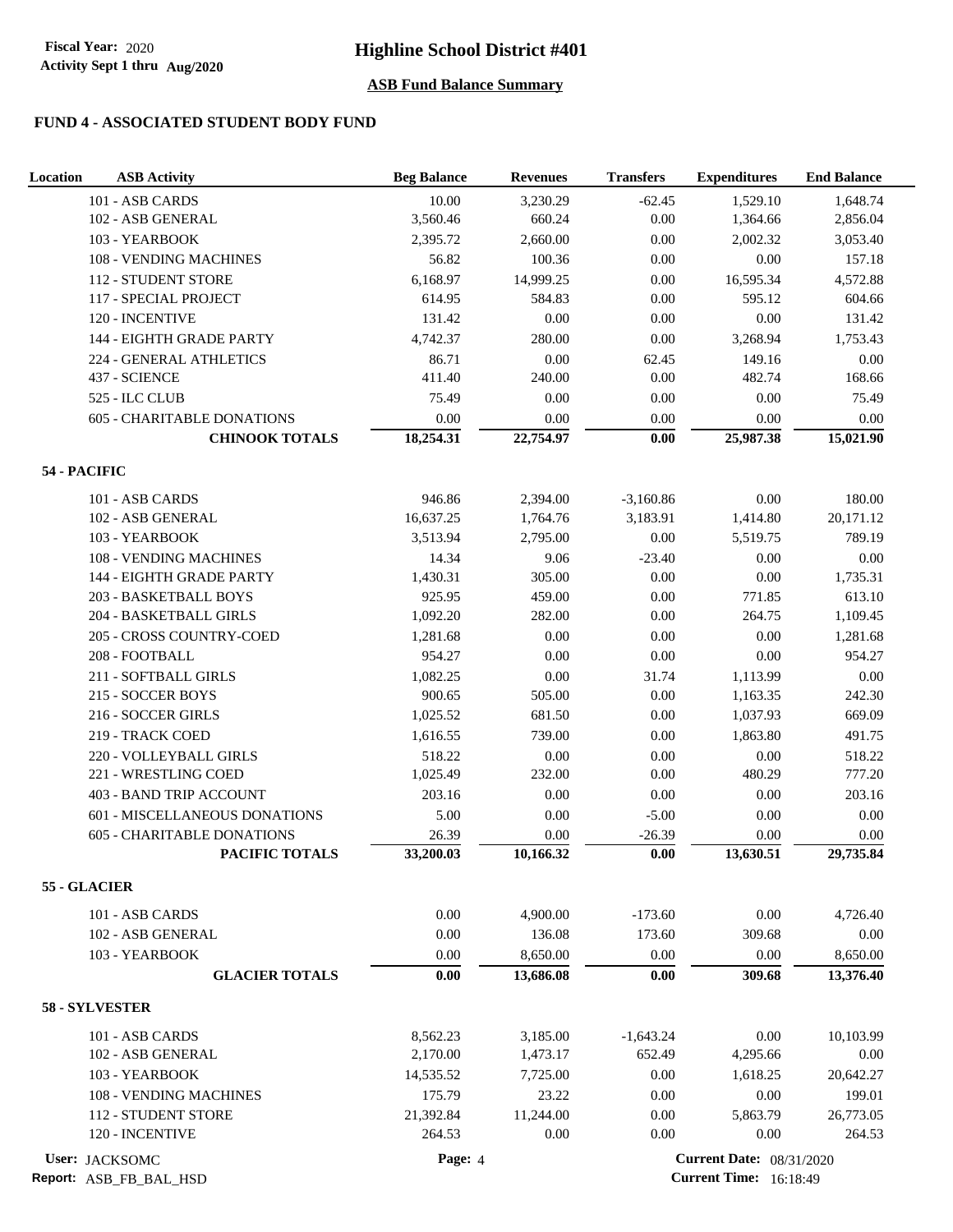## **FUND 4 - ASSOCIATED STUDENT BODY FUND**

| Location | <b>ASB Activity</b>                                          | <b>Beg Balance</b> | <b>Revenues</b>      | <b>Transfers</b>    | <b>Expenditures</b>             | <b>End Balance</b> |
|----------|--------------------------------------------------------------|--------------------|----------------------|---------------------|---------------------------------|--------------------|
|          | 138 - LUNCHTIME ACTIVITIES                                   | 3,828.55           | 0.00                 | 0.00                | 0.00                            | 3,828.55           |
|          | 140 - SPECIAL FUNDS                                          | 3,239.30           | 3,110.00             | 0.00                | 0.00                            | 6,349.30           |
|          | 144 - EIGHTH GRADE PARTY                                     | 6,135.03           | $-30.00$             | 0.00                | 882.95                          | 5,222.08           |
|          | 203 - BASKETBALL BOYS                                        | 33.87              | 0.00                 | 169.36              | 0.00                            | 203.23             |
|          | 204 - BASKETBALL GIRLS                                       | 53.28              | 0.00                 | 226.90              | 0.00                            | 280.18             |
|          | 208 - FOOTBALL                                               | 222.64             | 0.00                 | 0.00                | $0.00\,$                        | 222.64             |
|          | 209 - FLAG FOOTBALL                                          | 0.14               | 0.00                 | 0.00                | 0.00                            | 0.14               |
|          | 215 - SOCCER BOYS                                            | 669.64             | 0.00                 | 0.00                | 0.00                            | 669.64             |
|          | 216 - SOCCER GIRLS                                           | 887.26             | 0.00                 | 0.00                | 0.00                            | 887.26             |
|          | 219 - TRACK COED                                             | 142.17             | 0.00                 | 403.56              | 0.00                            | 545.73             |
|          | 220 - VOLLEYBALL GIRLS                                       | 305.87             | 0.00                 | 0.00                | 0.00                            | 305.87             |
|          | 221 - WRESTLING COED                                         | 246.86             | $0.00\,$             | 165.09              | 0.00                            | 411.95             |
|          | 224 - GENERAL ATHLETICS                                      | 0.16               | 150.00               | 25.84               | 0.00                            | 176.00             |
|          | 402 - BAND                                                   | 54.49              | 15.00                | $0.00\,$            | 15.00                           | 54.49              |
|          | 408 - DRAMA                                                  | 673.14             | 0.00                 | 0.00                | 0.00                            | 673.14             |
|          | 469 - DIVERSIFIED OCCUPATIONS                                | 20.48              | 0.00                 | 0.00                | 0.00                            | 20.48              |
|          | 481 - GAMES CLUB                                             | 1.61               | 0.00                 | $0.00\,$            | 0.00                            | 1.61               |
|          | 489 - MATH CLUB                                              | 2.10               | 0.00                 | 0.00                | 0.00                            | 2.10               |
|          | 601 - MISCELLANEOUS DONATIONS                                | 3,503.32           | 1,592.87             | 0.00                | 0.00                            | 5,096.19           |
|          | 605 - CHARITABLE DONATIONS                                   | 1,348.91           | 0.00                 | 0.00                | 0.00                            | 1,348.91           |
|          | <b>SYLVESTER TOTALS</b>                                      | 68,469.73          | 28,488.26            | $0.00\,$            | 12,675.65                       | 84,282.34          |
|          | 61 - CHOICE Academy                                          |                    |                      |                     |                                 |                    |
|          | 101 - ASB CARDS                                              | 790.00             | 900.00               | 0.00                | 0.00                            | 1,690.00           |
|          | 102 - ASB GENERAL                                            | 1,678.02           | 1,352.91             | 0.00                | 2,096.11                        | 934.82             |
|          | 103 - YEARBOOK                                               | 1,118.16           | 172.00               | 0.00                | 0.00                            | 1,290.16           |
|          | <b>605 - CHARITABLE DONATIONS</b>                            | 284.58             | 0.00                 | 0.00                | 0.00                            | 284.58             |
|          | <b>CHOICE Academy TOTALS</b>                                 | 3,870.76           | 2,424.91             | $0.00\,$            | 2,096.11                        | 4,199.56           |
|          | <b>62 - PUGET SOUND SKILLS CENTER</b>                        |                    |                      |                     |                                 |                    |
|          |                                                              |                    |                      |                     |                                 |                    |
|          | 102 - ASB GENERAL                                            | 3,065.19           | 968.20               | $-17.00$            | 403.08                          | 3,613.31           |
|          | 108 - VENDING MACHINES                                       | 7,497.74           | 779.33<br>0.00       | $-1,200.00$<br>0.00 | 0.00                            | 7,077.07           |
|          | 418 - CONSTRUCTION TECHNOLOGY                                | 2,238.23           |                      |                     | 0.00                            | 2,238.23           |
|          | <b>419 - CULINARY ARTS</b>                                   | 13,591.22          | 3,985.21             | 0.00                | 815.12                          | 16,761.31          |
|          | 420 - AEROSPACE MANUFACTURING                                | 2,146.23           | 5.00                 | $0.00\,$            | 0.00                            | 2,151.23           |
|          | 421 - DENTAL ASSISTING<br>422 - AUTOMOTIVE TECHNOLGY         | 918.04<br>509.29   | 60.00<br>64.00       | $0.00\,$<br>0.00    | $0.00\,$<br>$0.00\,$            | 978.04<br>573.29   |
|          |                                                              |                    |                      |                     |                                 |                    |
|          | 425 - NURSING<br>426 - AUTO BODY TECHNOLOGY                  | 496.47<br>2,046.64 | 1,269.47<br>$0.00\,$ | 0.00<br>0.00        | 1,145.40<br>0.00                | 620.54<br>2,046.64 |
|          | <b>427 - BIOMED RESEARCH CLUB</b>                            |                    |                      |                     |                                 | 179.22             |
|          | 443 - FASHION MARKETING                                      | 0.00<br>4,316.98   | 245.12<br>10,964.76  | 0.00<br>1,200.00    | 65.90<br>13,218.70              | 3,263.04           |
|          | 472 - ANIMATION                                              | 527.41             | 391.00               | 0.00                | 380.00                          | 538.41             |
|          | 557 - FIREFIGHTER'S CLUB                                     | 0.00               | $0.00\,$             | 0.00                | $0.00\,$                        | 0.00               |
|          |                                                              |                    |                      |                     |                                 |                    |
|          | 558 - CRIMINAL JUSTICE CLUB<br>560 - STUDENT INTEPRETER CLUB | 371.75<br>294.78   | 1,498.00<br>2,113.55 | 0.00<br>0.00        | 890.45<br>1,415.82              | 979.30<br>992.51   |
|          | 580 - Digipen Animation PSSC                                 | 0.00               | 168.00               | 17.00               | 185.00                          | 0.00               |
|          | 587 - MARINE TECHONOLOGY CLUB                                | 1,975.14           | 0.00                 | $0.00\,$            | 0.00                            | 1,975.14           |
|          | 601 - MISCELLANEOUS DONATIONS                                | 4,063.28           | 0.00                 | 0.00                | 0.00                            | 4,063.28           |
|          |                                                              |                    |                      |                     |                                 |                    |
|          | User: JACKSOMC                                               | Page: 5            |                      |                     | <b>Current Date: 08/31/2020</b> |                    |

**Report:** ASB\_FB\_BAL\_HSD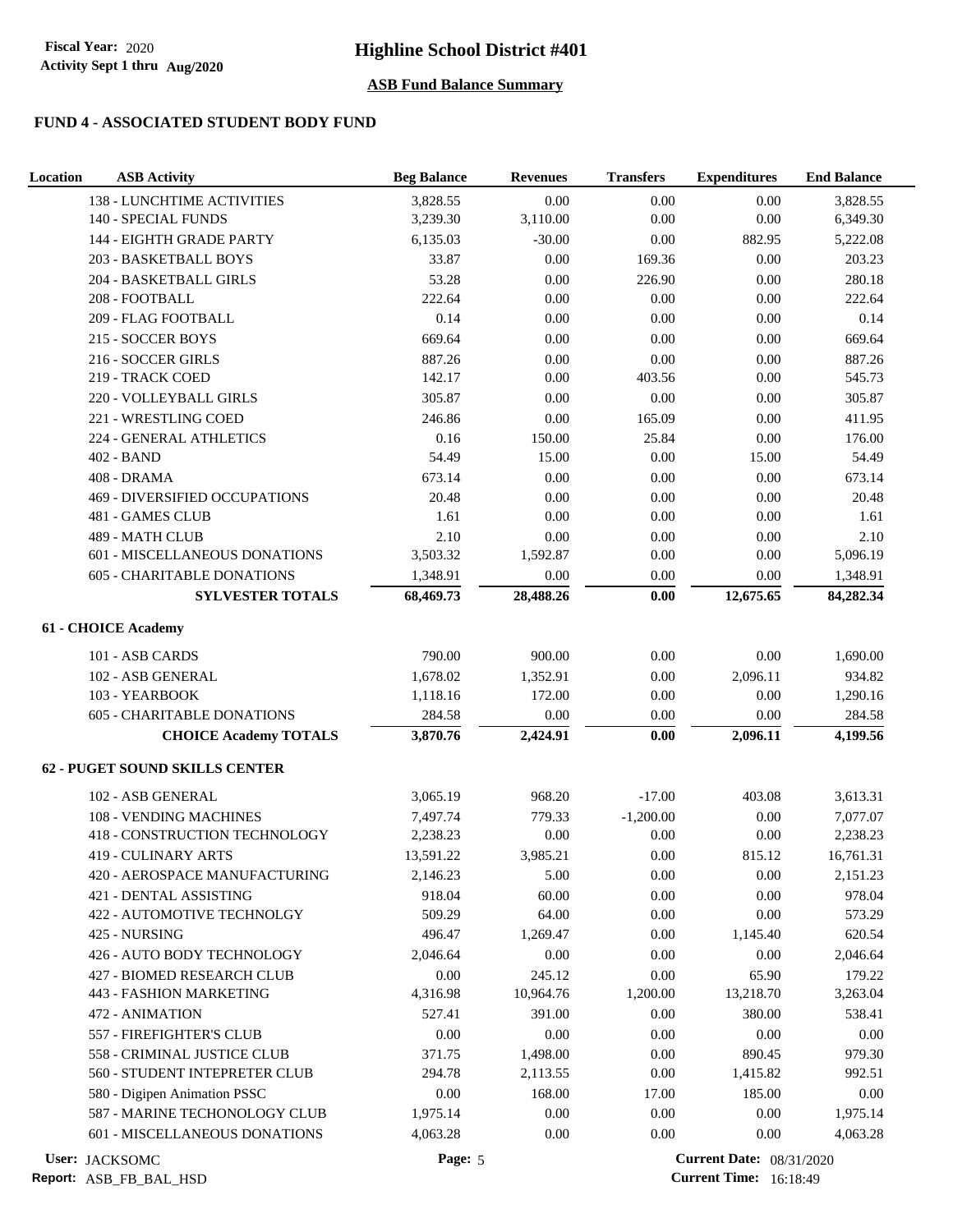# **FUND 4 - ASSOCIATED STUDENT BODY FUND**

| Location | <b>ASB Activity</b>               | <b>Beg Balance</b> | <b>Revenues</b> | <b>Transfers</b> | <b>Expenditures</b>             | <b>End Balance</b> |
|----------|-----------------------------------|--------------------|-----------------|------------------|---------------------------------|--------------------|
|          | 603 - SCHOLARSHIP DONATIONS       | 13,359.27          | 0.00            | 0.00             | 2,500.00                        | 10,859.27          |
|          | PUGET SOUND SKILLS CENTER TOTALS  | 57,417.66          | 22,511.64       | 0.00             | 21,019.47                       | 58,909.83          |
|          | <b>68 - BIG PICTURE SCHOOL</b>    |                    |                 |                  |                                 |                    |
|          | 102 - ASB GENERAL                 | 2,847.64           | 3,424.64        | 1.00             | 2,124.36                        | 4,148.92           |
|          | 103 - YEARBOOK                    | 1,168.99           | 0.00            | 0.00             | 0.00                            | 1,168.99           |
|          | 112 - STUDENT STORE               | 0.31               | 0.00            | 0.00             | 0.00                            | 0.31               |
|          | 126 - SCHOOL DANCES               | 0.00               | 0.00            | 0.00             | 0.00                            | 0.00               |
|          | 601 - MISCELLANEOUS DONATIONS     | 0.00               | 111.60          | 0.00             | 24.72                           | 86.88              |
|          | <b>605 - CHARITABLE DONATIONS</b> | 1.00               | $0.00\,$        | $-1.00$          | 0.00                            | 0.00               |
|          | <b>BIG PICTURE SCHOOL TOTALS</b>  | 4,017.94           | 3,536.24        | 0.00             | 2,149.08                        | 5,405.10           |
|          | 71 - EVERGREEN                    |                    |                 |                  |                                 |                    |
|          | 101 - ASB CARDS                   | 0.00               | 9,850.00        | $-5,000.00$      | 0.00                            | 4,850.00           |
|          | 102 - ASB GENERAL                 | 7,645.65           | 7,743.45        | 1,002.45         | 8,408.59                        | 7,982.96           |
|          | 103 - YEARBOOK                    | 6,117.20           | 730.00          | 0.00             | 1,752.03                        | 5,095.17           |
|          | 108 - VENDING MACHINES            | 313.31             | 20.44           | $0.00\,$         | 0.00                            | 333.75             |
|          | <b>112 - STUDENT STORE</b>        | 0.00               | 8,465.35        | 1,000.00         | 6,681.67                        | 2,783.68           |
|          | 120 - INCENTIVE                   | 2,141.97           | 0.00            | 0.00             | 65.92                           | 2,076.05           |
|          | 122 - BAND                        | 1,085.06           | 214.00          | 0.00             | 920.38                          | 378.68             |
|          | <b>128 - CHOIR</b>                | 393.41             | 0.00            | 0.00             | 0.00                            | 393.41             |
|          | 201 - BASEBALL BOYS               | 0.00               | 0.00            | 0.00             | 0.00                            | $0.00\,$           |
|          | 203 - BASKETBALL BOYS             | 263.74             | 375.00          | 481.65           | 1,120.39                        | 0.00               |
|          | 204 - BASKETBALL GIRLS            | 681.63             | 3,038.96        | 0.00             | 1,641.29                        | 2,079.30           |
|          | 205 - CROSS COUNTRY-COED          | 356.89             | 332.00          | 0.00             | 497.84                          | 191.05             |
|          | 208 - FOOTBALL                    | 1,011.48           | 2,410.09        | 0.00             | 3,264.48                        | 157.09             |
|          | 210 - GYMNASTICS GIRLS            | 1,597.51           | 0.00            | $0.00\,$         | 389.14                          | 1,208.37           |
|          | 211 - SOFTBALL GIRLS              | 83.53              | 0.00            | 81.46            | 164.99                          | 0.00               |
|          | 212 - SWIMMING BOYS               | 284.15             | 0.00            | 0.00             | $0.00\,$                        | 284.15             |
|          | 213 - SWIMMING GIRLS              | 465.32             | 0.00            | 0.00             | 51.39                           | 413.93             |
|          | 214 - TENNIS-BOYS                 | 130.75             | 0.00            | 0.00             | 0.00                            | 130.75             |
|          | 215 - SOCCER BOYS                 | 363.27             | 27.00           | 0.00             | 0.00                            | 390.27             |
|          | 216 - SOCCER GIRLS                | 1,814.95           | 1,361.29        | 0.00             | 537.29                          | 2,638.95           |
|          | 217 - TRACK BOYS                  | 270.00             | 0.00            | 0.00             | 0.00                            | 270.00             |
|          | 219 - TRACK COED                  | 367.30             | 0.00            | 0.00             | 0.00                            | 367.30             |
|          | 220 - VOLLEYBALL GIRLS            | 197.00             | 0.00            | $0.00\,$         | 125.40                          | 71.60              |
|          | 221 - WRESTLING COED              | 566.10             | 0.00            | $0.00\,$         | 42.34                           | 523.76             |
|          | 224 - GENERAL ATHLETICS           | 914.35             | 3,095.68        | 3,411.61         | 4,835.18                        | 2,586.46           |
|          | 227 - GOLF                        | 0.00               | 0.00            | 25.58            | 25.58                           | 0.00               |
|          | 230 - TENNIS-GIRLS                | 400.06             | 0.00            | 0.00             | 346.43                          | 53.63              |
|          | <b>232 - CHEER</b>                | 216.84             | 0.00            | 0.00             | 31.35                           | 185.49             |
|          | <b>234 - DANCE</b>                | 1,151.82           | 0.00            | 0.00             | 31.35                           | 1,120.47           |
|          | 302 - CLASS OF 2022               | 90.50              | 0.00            | 0.00             | 0.00                            | 90.50              |
|          | 324 - CLASS OF 2019               | 551.50             | 0.00            | 0.00             | 0.00                            | 551.50             |
|          | 401 - CHEERLEADERS                | 350.71             | 668.00          | 0.00             | 433.41                          | 585.30             |
|          | 402 - BAND                        | 0.00               | 25.00           | 0.00             | 0.00                            | 25.00              |
|          | 404 - MUSLIM STUDENT ASSOCIATION  | 423.63             | 0.00            | 0.00             | 0.00                            | 423.63             |
|          | 408 - DRAMA                       | 3,340.91           | 0.00            | 0.00             | 99.21                           | 3,241.70           |
|          | User: JACKSOMC                    | Page: 6            |                 |                  | <b>Current Date: 08/31/2020</b> |                    |

**Report:** ASB\_FB\_BAL\_HSD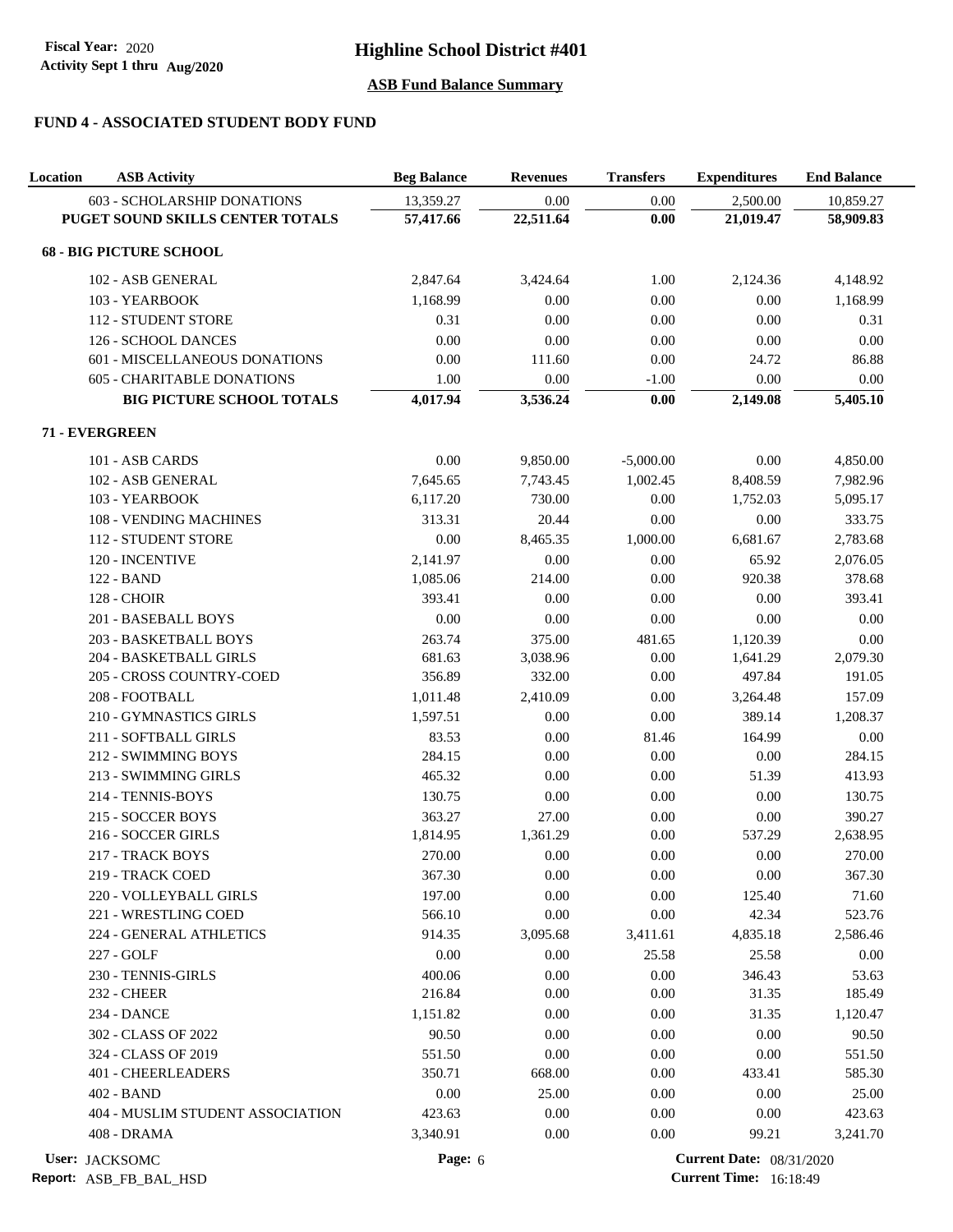# **FUND 4 - ASSOCIATED STUDENT BODY FUND**

| Location | <b>ASB Activity</b>                  | <b>Beg Balance</b> | <b>Revenues</b> | <b>Transfers</b> | <b>Expenditures</b>             | <b>End Balance</b> |
|----------|--------------------------------------|--------------------|-----------------|------------------|---------------------------------|--------------------|
|          | <b>412 - HONOR SOCIETY</b>           | 757.47             | 99.75           | 0.00             | 582.29                          | 274.93             |
|          | 416 - ATHLETIC TRAINING              | 48.51              | 0.00            | $0.00\,$         | 0.00                            | 48.51              |
|          | 433 - FRENCH CLUB                    | 562.18             | 0.00            | 0.00             | 0.00                            | 562.18             |
|          | 438 - JOURNALISM                     | 28.46              | 0.00            | 0.00             | 0.00                            | 28.46              |
|          | 439 - ARTS/CRAFT                     | 183.88             | 0.00            | $0.00\,$         | $0.00\,$                        | 183.88             |
|          | 454 - KEY CLUB                       | 1,553.98           | 4,955.00        | $0.00\,$         | 1,122.52                        | 5,386.46           |
|          | 504 - PACIFIC ISLANDERS              | 1,033.31           | 0.00            | 0.00             | 0.00                            | 1,033.31           |
|          | 512 - LATINO HERITAGE                | 0.00               | 0.00            | 0.00             | 0.00                            | 0.00               |
|          | 515 - SOUTH ASIAN STUDENT ASSOCIATIO | 735.43             | 0.00            | 0.00             | 0.00                            | 735.43             |
|          | 525 - ILC CLUB                       | 3,577.77           | 0.00            | $-1,000.00$      | 729.15                          | 1,848.62           |
|          | 527 - LINK CREW                      | 232.88             | 0.00            | 0.00             | 0.00                            | 232.88             |
|          | 549 - ROBOTICS CLUB                  | 316.08             | 0.00            | 0.00             | $0.00\,$                        | 316.08             |
|          | 552 - HIP HOP DANCE TEAM             | $0.00\,$           | 40.00           | $0.00\,$         | $0.00\,$                        | 40.00              |
|          | 569 - LGBTQ+                         | 582.96             | 0.00            | 0.00             | 30.93                           | 552.03             |
|          | <b>605 - CHARITABLE DONATIONS</b>    | 2.75               | 0.00            | $-2.75$          | $0.00\,$                        | 0.00               |
|          | 610 - CHEERLEADER UNIFORMS DONATIONS | 0.69               | 0.00            | 0.00             | 0.00                            | 0.69               |
|          | <b>EVERGREEN TOTALS</b>              | 43,206.89          | 43,451.01       | $0.00\,$         | 33,930.54                       | 52,727.36          |
|          | 73 - HIGHLINE                        |                    |                 |                  |                                 |                    |
|          | 101 - ASB CARDS                      | $0.00\,$           | 12,714.00       | $-12,320.00$     | 0.00                            | 394.00             |
|          | 102 - ASB GENERAL                    | 142.61             | 1,979.41        | 538.06           | 1,512.79                        | 1,147.29           |
|          | 103 - YEARBOOK                       | 18,356.35          | 9,518.00        | 0.00             | 21,789.78                       | 6,084.57           |
|          | 104 - SCHOOL PAPER                   | 126.00             | 131.00          | $0.00\,$         | 251.00                          | 6.00               |
|          | 108 - VENDING MACHINES               | 0.00               | 33.78           | 0.00             | 0.00                            | 33.78              |
|          | 112 - STUDENT STORE                  | 0.00               | 6,140.18        | 1,800.00         | 4,606.42                        | 3,333.76           |
|          | 113 - MATH TEAM                      | $0.00\,$           | 0.00            | 0.00             | 0.00                            | 0.00               |
|          | 121 - STUDENT COUNCIL                | 16.94              | 0.00            | 0.00             | 0.00                            | 16.94              |
|          | 122 - BAND                           | $0.00\,$           | 25.00           | 391.05           | 0.00                            | 416.05             |
|          | 137 - HOMECOMING                     | 525.00             | 5,115.00        | $-3,154.36$      | 2,030.28                        | 455.36             |
|          | 201 - BASEBALL BOYS                  | 226.13             | 225.00          | 0.00             | 178.98                          | 272.15             |
|          | 203 - BASKETBALL BOYS                | 219.38             | 25.00           | $0.00\,$         | 0.00                            | 244.38             |
|          | 204 - BASKETBALL GIRLS               | 0.00               | $0.00\,$        | 0.00             | $0.00\,$                        | 0.00               |
|          | 205 - CROSS COUNTRY-COED             | $0.00\,$           | 315.00          | 1,075.00         | 1,030.00                        | 360.00             |
|          | 208 - FOOTBALL                       | 4,333.84           | 0.00            | 0.00             | 2,096.56                        | 2,237.28           |
|          | 210 - GYMNASTICS GIRLS               | 0.00               | 0.00            | 0.00             | 0.00                            | 0.00               |
|          | 211 - SOFTBALL GIRLS                 | $-150.00$          | 0.00            | 216.58           | 66.58                           | 0.00               |
|          | 212 - SWIMMING BOYS                  | 17.05              | 0.00            | 0.00             | 0.00                            | 17.05              |
|          | 213 - SWIMMING GIRLS                 | 1,730.02           | 104.94          | 0.00             | 285.90                          | 1,549.06           |
|          | 214 - TENNIS-BOYS                    | 388.40             | 0.00            | 0.00             | $0.00\,$                        | 388.40             |
|          | 215 - SOCCER BOYS                    | $-92.40$           | 2,225.00        | 92.40            | 1,859.10                        | 365.90             |
|          | 216 - SOCCER GIRLS                   | 180.51             | 8.00            | 523.20           | 711.71                          | 0.00               |
|          | 217 - TRACK BOYS                     | 0.00               | 0.00            | 0.00             | 0.00                            | 0.00               |
|          | 219 - TRACK COED                     | 1,265.65           | 100.00          | 0.00             | 460.00                          | 905.65             |
|          | 220 - VOLLEYBALL GIRLS               | 1,212.31           | 750.00          | 1,500.00         | 1,794.85                        | 1,667.46           |
|          | 221 - WRESTLING COED                 | 988.27             | 2,400.00        | 0.00             | 1,286.00                        | 2,102.27           |
|          | 224 - GENERAL ATHLETICS              | 1,623.98           | 6,003.88        | 6,203.79         | 11,395.28                       | 2,436.37           |
|          | 227 - GOLF                           | 281.94             | 0.00            | 0.00             | 260.15                          | 21.79              |
|          | 230 - TENNIS-GIRLS                   | 624.10             | $-11.00$        | 0.00             | 0.00                            | 613.10             |
|          | User: JACKSOMC                       | Page: 7            |                 |                  | <b>Current Date: 08/31/2020</b> |                    |

**Report:** ASB\_FB\_BAL\_HSD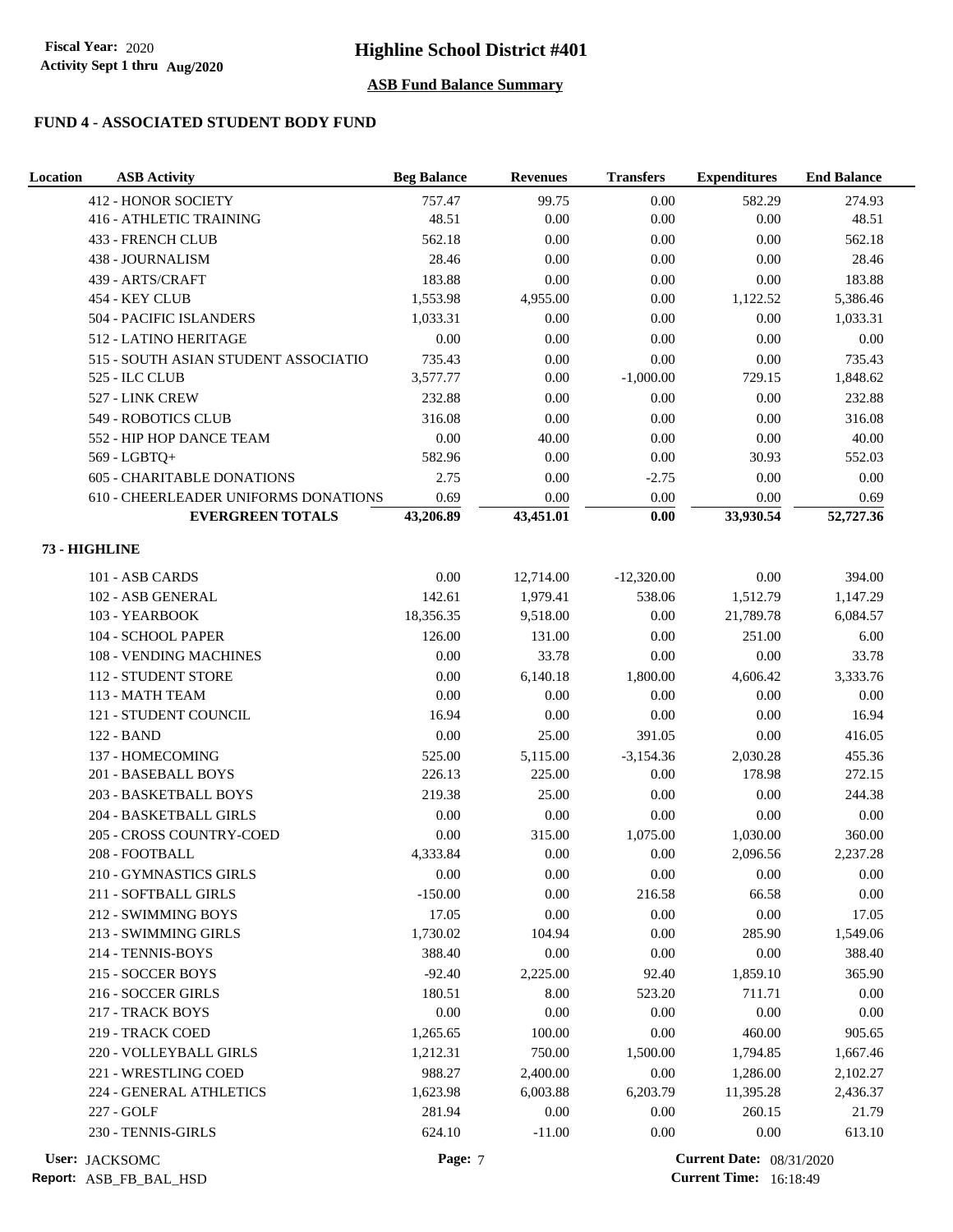## **FUND 4 - ASSOCIATED STUDENT BODY FUND**

| Location       | <b>ASB Activity</b>                                  | <b>Beg Balance</b> | <b>Revenues</b> | <b>Transfers</b> | <b>Expenditures</b>             | <b>End Balance</b> |
|----------------|------------------------------------------------------|--------------------|-----------------|------------------|---------------------------------|--------------------|
|                | 231 - ATHLETIC TRAINING                              | 0.00               | 0.00            | 313.12           | 48.20                           | 264.92             |
|                | <b>232 - CHEER</b>                                   | 0.00               | 35.00           | 1,589.15         | $0.00\,$                        | 1,624.15           |
|                | 233 - DRILL                                          | 0.00               | 150.00          | 1,835.86         | 1,985.86                        | 0.00               |
|                | 301 - CLASS OF 2021                                  | 278.00             | 0.00            | 0.00             | 0.00                            | 278.00             |
|                | 302 - CLASS OF 2022                                  | 520.00             | 180.05          | 0.00             | 0.00                            | 700.05             |
|                | 324 - CLASS OF 2019                                  | 0.00               | 0.00            | 0.00             | 0.00                            | 0.00               |
|                | 325 - CLASS OF 2020                                  | 10,358.69          | $-25.00$        | 0.00             | 6,274.77                        | 4,058.92           |
|                | 401 - CHEERLEADERS                                   | 0.00               | 1,699.15        | $-1,589.15$      | 0.00                            | 110.00             |
|                | 402 - BAND                                           | 0.00               | 85.00           | 426.82           | 511.82                          | 0.00               |
|                | 403 - BAND TRIP ACCOUNT                              | 817.87             | 0.00            | $-817.87$        | 0.00                            | 0.00               |
|                | <b>406 - CHOIR</b>                                   | 0.00               | 0.00            | 0.00             | 0.00                            | $0.00\,$           |
|                | 408 - DRAMA                                          | 14,309.76          | 1,858.45        | $-1,500.00$      | 3,354.51                        | 11,313.70          |
|                | <b>412 - HONOR SOCIETY</b>                           | 638.86             | 467.00          | 0.00             | 0.00                            | 1,105.86           |
|                | 416 - ATHLETIC TRAINING                              | 0.00               | 30.00           | 1,186.88         | 1,216.88                        | 0.00               |
|                | 441 - DECA                                           | 2,333.32           | 5,254.00        | $-300.00$        | 2,013.81                        | 5,273.51           |
|                | 452 - DRILL CLUB                                     | 0.00               | 2,860.40        | 1,989.47         | 4,849.87                        | 0.00               |
|                | 454 - KEY CLUB                                       | 5,429.30           | 9,855.63        | 0.00             | 5,460.35                        | 9,824.58           |
|                | 471 - FUTURE BUSN LEADERS OF AMERICA                 | 9,694.79           | 0.00            | 0.00             | 0.00                            | 9,694.79           |
|                | 472 - ANIMATION                                      | 1,854.05           | 0.00            | 0.00             | 0.00                            | 1,854.05           |
|                | 476 - INTERNATIONAL CLUB                             | 0.00               | 0.00            | 0.00             | 0.00                            | 0.00               |
|                | <b>485 - PAN AFRICAN CLUB</b>                        | 36.27              | 0.00            | 0.00             | 0.00                            | 36.27              |
|                | 498 - ART CLUB                                       | 310.00             | 0.00            | 0.00             | 0.00                            | 310.00             |
|                | 512 - LATINO HERITAGE                                | 598.89             | 0.00            | 0.00             | 0.00                            | 598.89             |
|                | 514 - ENVIRONMENTAL CLUB                             | 0.00               | 60.00           | 0.00             | 0.00                            | 60.00              |
|                | 515 - SOUTH ASIAN STUDENT ASSOCIATIO                 | 365.59             | 0.00            | 0.00             | 0.00                            | 365.59             |
|                | 517 - BIOLOGY CLUB                                   | 438.56             | 460.13          | 0.00             | 0.00                            | 898.69             |
|                | 518 - GREENHOUSE CLUB                                | 0.00               | 20.00           | 0.00             | 0.00                            | 20.00              |
|                | 527 - LINK CREW                                      | 375.45             | 0.00            | 0.00             | 0.00                            | 375.45             |
|                | 549 - ROBOTICS CLUB                                  | 0.00               | 0.00            | 0.00             | 0.00                            | $0.00\,$           |
|                | 553 - TRIANGLE CLUB<br>601 - MISCELLANEOUS DONATIONS | 106.89<br>7.00     | 0.00<br>0.00    | 0.00<br>0.00     | $0.00\,$<br>0.00                | 106.89<br>7.00     |
|                | <b>605 - CHARITABLE DONATIONS</b>                    | 4,528.60           | 0.00            | 0.00             | 0.00                            | 4,528.60           |
|                | 609 - DRILL TEAM UNIFORMS DONATIONS                  | 1.77               | 0.00            | 0.00             | 0.00                            | 1.77               |
|                | 610 - CHEERLEADER UNIFORMS DONATIONS                 | 0.00               | 0.00            | 0.00             | 0.00                            | 0.00               |
|                | <b>HIGHLINE TOTALS</b>                               | 85,019.74          | 70,792.00       | $-0.00$          | 77,331.45                       | 78,480.29          |
|                |                                                      |                    |                 |                  |                                 |                    |
|                | 74 - MOUNT RAINIER                                   |                    |                 |                  |                                 |                    |
|                | 101 - ASB CARDS                                      | 235.19             | 29,820.01       | $-21,939.00$     | 0.00                            | 8,116.20           |
|                | 102 - ASB GENERAL                                    | 15,337.96          | 3,103.55        | $-10,830.00$     | 720.63                          | 6,890.88           |
|                | 103 - YEARBOOK                                       | 32,341.37          | 29,520.00       | 0.00             | 12,732.31                       | 49,129.06          |
|                | 104 - SCHOOL PAPER                                   | 1,721.87           | $0.00\,$        | 0.00             | 577.42                          | 1,144.45           |
|                | 108 - VENDING MACHINES                               | 543.76             | 892.94          | $-200.00$        | $0.00\,$                        | 1,236.70           |
|                | 110 - CONCESSIONS ICE CREAM                          | 0.00               | 2,642.85        | $-1,010.00$      | 1,604.28                        | 28.57              |
|                | 112 - STUDENT STORE                                  | 1,843.28           | 26,550.25       | $-4,000.00$      | 21,013.02                       | 3,380.51           |
|                | 117 - SPECIAL PROJECT                                | 40.00              | 0.00            | $-40.00$         | 0.00                            | 0.00               |
|                | 121 - STUDENT COUNCIL                                | 2,402.24           | 0.00            | 0.00             | 732.29                          | 1,669.95           |
|                | 122 - BAND                                           | 0.00               | 1,819.02        | 2.84             | 1,790.00                        | 31.86              |
|                | <b>128 - CHOIR</b>                                   | 0.00               | 80.00           | 6,406.61         | 955.34                          | 5,531.27           |
| User: JACKSOMC |                                                      | Page: 8            |                 |                  | <b>Current Date: 08/31/2020</b> |                    |

**Report:** ASB\_FB\_BAL\_HSD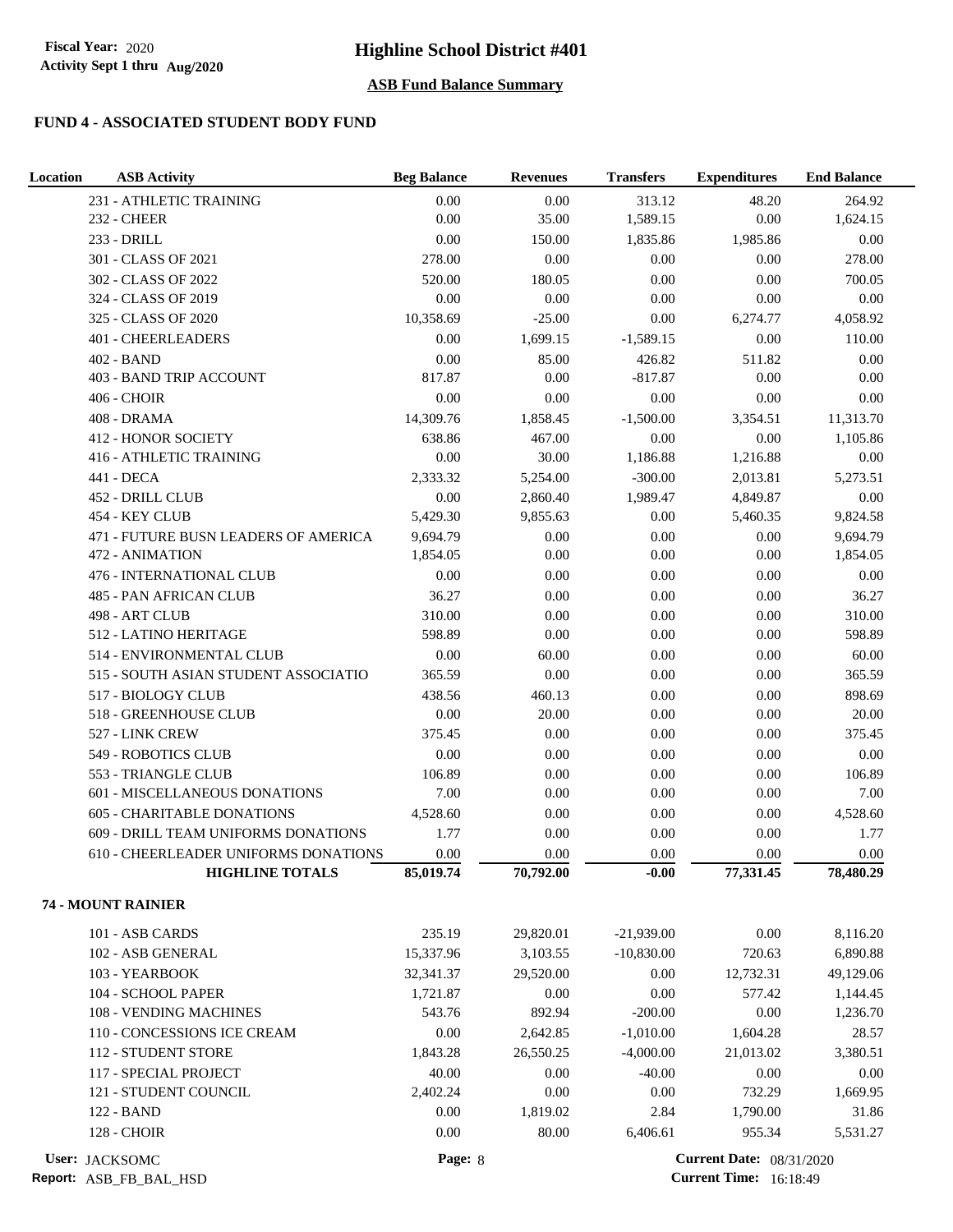## **FUND 4 - ASSOCIATED STUDENT BODY FUND**

| Location | <b>ASB Activity</b>            | <b>Beg Balance</b> | <b>Revenues</b>   | <b>Transfers</b> | <b>Expenditures</b>             | <b>End Balance</b> |
|----------|--------------------------------|--------------------|-------------------|------------------|---------------------------------|--------------------|
|          | 137 - HOMECOMING               | 22,484.43          | 14,680.00         | $-35.00$         | 2,300.07                        | 34,829.36          |
|          | 201 - BASEBALL BOYS            | 7.52               | 351.00            | 4,000.00         | 3,951.40                        | 407.12             |
|          | 203 - BASKETBALL BOYS          | 2,763.18           | 970.20            | 0.00             | 2,429.52                        | 1,303.86           |
|          | 204 - BASKETBALL GIRLS         | 3,777.65           | 970.20            | 0.00             | 2,874.23                        | 1,873.62           |
|          | 205 - CROSS COUNTRY-COED       | 4,813.85           | 5,351.00          | 780.00           | 4,098.38                        | 6,846.47           |
|          | 208 - FOOTBALL                 | $-5,945.86$        | 8,948.65          | 8,270.00         | 7,709.51                        | 3,563.28           |
|          | 210 - GYMNASTICS GIRLS         | 760.47             | 1,190.00          | 0.00             | 1,522.39                        | 428.08             |
|          | 211 - SOFTBALL GIRLS           | 4.92               | 0.00              | 160.00           | 159.12                          | 5.80               |
|          | 212 - SWIMMING BOYS            | 26.91              | 3.00              | 540.00           | 564.15                          | 5.76               |
|          | 213 - SWIMMING GIRLS           | 229.64             | 21.00             | 135.00           | 381.23                          | 4.41               |
|          | 214 - TENNIS-BOYS              | 2.90               | 70.00             | 180.00           | 162.23                          | 90.67              |
|          | 215 - SOCCER BOYS              | 1,619.77           | 115.00            | $0.00\,$         | 469.30                          | 1,265.47           |
|          | 216 - SOCCER GIRLS             | 465.29             | $0.00\,$          | $0.00\,$         | 105.05                          | 360.24             |
|          | 218 - TRACK GIRLS              | 0.00               | 47.60             | 122.40           | 170.00                          | $0.00\,$           |
|          | 219 - TRACK COED               | 7,746.12           | $0.00\,$          | $-122.40$        | $0.00\,$                        | 7,623.72           |
|          | 220 - VOLLEYBALL GIRLS         | 0.36               | 22.00             | 2,735.00         | 2,756.96                        | 0.40               |
|          | 221 - WRESTLING COED           | 165.18             | 30.00             | 570.00           | 604.15                          | 161.03             |
|          | 223 - ATHLETICS PLAYOFFS       | 1,421.51           | 1,252.18          | 1,000.00         | 958.00                          | 2,715.69           |
|          | 224 - GENERAL ATHLETICS        | 1,436.28           | 0.00              | 3,000.00         | 3,627.05                        | 809.23             |
|          | 227 - GOLF                     | 4.08               | 0.00              | 530.00           | 532.40                          | 1.68               |
|          | 230 - TENNIS-GIRLS             | $0.00\,$           | 0.00              | 300.00           | 296.93                          | 3.07               |
|          | 231 - ATHLETIC TRAINING        | 0.00               | 0.00              | 3,655.37         | 2,478.20                        | 1,177.17           |
|          | <b>232 - CHEER</b>             | 0.00               | 0.00              | 600.33           | 546.25                          | 54.08              |
|          | 234 - DANCE                    | 0.00               | 4,057.00          | 9,246.77         | 10,090.41                       | 3,213.36           |
|          | 301 - CLASS OF 2021            | 3,471.65           | 220.00            | 100.00           | 3,725.00                        | 66.65              |
|          | 302 - CLASS OF 2022            | 0.00               | 29.00             | 600.00           | 272.27                          | 356.73             |
|          | 324 - CLASS OF 2019            | 4,979.19           | 0.00              | 0.00             | $0.00\,$                        | 4,979.19           |
|          | 325 - CLASS OF 2020            | 10,779.55          | 0.00              | 0.00             | 122.10                          | 10,657.45          |
|          | <b>401 - CHEERLEADERS</b>      | 485.33             | $0.00\,$          | $-485.33$        | $0.00\,$                        | $0.00\,$           |
|          | 402 - BAND                     | $-92.16$           | 80.00<br>$0.00\,$ | 392.16           | 380.00                          | $0.00\,$           |
|          | 403 - BAND TRIP ACCOUNT        | 295.00             |                   | $-295.00$        | 0.00                            | 0.00               |
|          | 406 - CHOIR                    | 6,406.61           | 0.00              | $-6,406.61$      | 0.00                            | 0.00               |
|          | 408 - DRAMA<br>410 - DEBATE    | 803.71             | 1,863.38          | 619.00           | 400.00                          | 2,886.09           |
|          | 411 - KNOWLEDGE BOWL CULB      | 122.20<br>1,012.75 | $0.00\,$<br>0.00  | $0.00\,$<br>0.00 | $0.00\,$<br>0.00                | 122.20<br>1,012.75 |
|          | <b>412 - HONOR SOCIETY</b>     | 584.62             | 480.00            | 0.00             | 0.00                            | 1,064.62           |
|          | 414 - PING PONG                | 103.28             | 0.00              | 0.00             | 0.00                            | 103.28             |
|          | <b>416 - ATHLETIC TRAINING</b> | 655.37             | 0.00              | $-655.37$        | 0.00                            | $0.00\,$           |
|          | 432 - SPANISH CLUB             | 742.76             | 136.00            | 0.00             | 489.30                          | 389.46             |
|          | 433 - FRENCH CLUB              | 214.09             | 80.00             | 0.00             | 129.49                          | 164.60             |
|          | 441 - DECA                     | 1,329.09           | 10,224.00         | 4,000.00         | 12,938.06                       | 2,615.03           |
|          | 452 - DRILL CLUB               | 2.291.77           | 25.00             | $-2,316.77$      | 0.00                            | 0.00               |
|          | 454 - KEY CLUB                 | 96.89              | 390.00            | 0.00             | 312.50                          | 174.39             |
|          | 470 - FCCLA                    | 1,169.27           | 10.00             | 0.00             | 320.00                          | 859.27             |
|          | 485 - PAN AFRICAN CLUB         | 598.37             | 830.00            | 0.00             | 947.95                          | 480.42             |
|          | 489 - MATH CLUB                | 10.00              | $0.00\,$          | 0.00             | $0.00\,$                        | 10.00              |
|          | 513 - HISPANIC CLUB<br>D       | 1,552.06           | 337.00            | 0.00             | 219.86                          | 1,669.20           |
|          | 516 - ASIAN STUDENT UNION      | 0.00               | 437.37            | 0.00             | 158.24                          | 279.13             |
|          | User: JACKSOMC                 | Page: 9            |                   |                  | <b>Current Date: 08/31/2020</b> |                    |

User: JACKSOMC

**Report:** ASB\_FB\_BAL\_HSD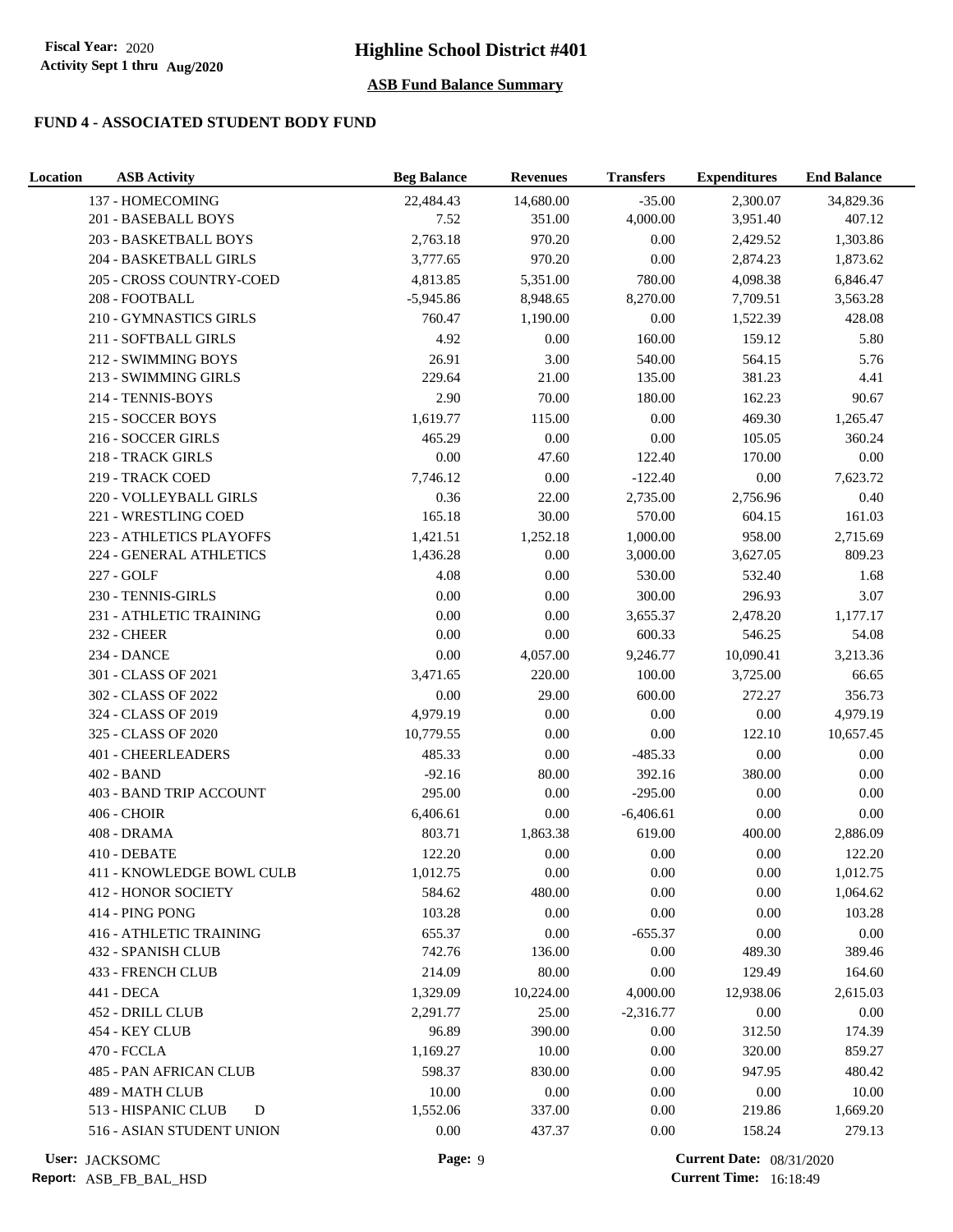## **FUND 4 - ASSOCIATED STUDENT BODY FUND**

| Location         | <b>ASB Activity</b>           | <b>Beg Balance</b> | <b>Revenues</b> | <b>Transfers</b> | <b>Expenditures</b>             | <b>End Balance</b> |
|------------------|-------------------------------|--------------------|-----------------|------------------|---------------------------------|--------------------|
|                  | 530 - POLYNESIAN CLUB         | 20.87              | 678.30          | 465.00           | 0.00                            | 1,164.17           |
|                  | 549 - ROBOTICS CLUB           | 2,462.41           | 0.00            | 0.00             | 0.00                            | 2,462.41           |
|                  | 569 - LGBTQ+                  | 1.71               | 0.00            | 0.00             | 0.00                            | 1.71               |
|                  | 601 - MISCELLANEOUS DONATIONS | 205.77             | 0.00            | $-75.00$         | 0.00                            | 130.77             |
|                  | <b>MOUNT RAINIER TOTALS</b>   | 136,552.03         | 148,327.50      | $-0.00$          | 109,326.99                      | 175,552.54         |
| <b>75 - TYEE</b> |                               |                    |                 |                  |                                 |                    |
|                  | 101 - ASB CARDS               | 0.00               | 9,482.00        | 0.00             | 0.00                            | 9,482.00           |
|                  | 102 - ASB GENERAL             | 28,659.48          | 5,366.17        | 100.00           | 1,429.82                        | 32,695.83          |
|                  | 103 - YEARBOOK                | 2,201.73           | 2,081.00        | 0.00             | 3,023.46                        | 1,259.27           |
|                  | 108 - VENDING MACHINES        | 430.37             | 512.38          | 0.00             | 0.00                            | 942.75             |
|                  | 110 - CONCESSIONS ICE CREAM   | 302.00             | 280.75          | 0.00             | 282.82                          | 299.93             |
|                  | 112 - STUDENT STORE           | 4,310.25           | 7,874.15        | $-2,310.25$      | 6,463.60                        | 3,410.55           |
|                  | 122 - BAND                    | 5,149.56           | 3,258.78        | 10.00            | 810.67                          | 7,607.67           |
|                  | <b>128 - CHOIR</b>            | 409.27             | 366.28          | 0.00             | $0.00\,$                        | 775.55             |
|                  | 201 - BASEBALL BOYS           | 898.96             | 0.00            | 0.00             | 679.34                          | 219.62             |
|                  | 203 - BASKETBALL BOYS         | 840.78             | 1,133.50        | 0.00             | 1,885.95                        | 88.33              |
|                  | 204 - BASKETBALL GIRLS        | 782.35             | 0.00            | 0.00             | 0.00                            | 782.35             |
|                  | 206 - CROSS COUNTRY - BOYS    | 445.36             | 0.00            | 0.00             | 0.00                            | 445.36             |
|                  | 207 - CROSS COUNTRY GIRLS     | 372.42             | 0.00            | 0.00             | 0.00                            | 372.42             |
|                  | 208 - FOOTBALL                | 0.00               | 0.00            | 0.00             | 0.00                            | $0.00\,$           |
|                  | 210 - GYMNASTICS GIRLS        | 1,926.86           | 256.61          | 0.00             | 1,011.99                        | 1,171.48           |
|                  | 211 - SOFTBALL GIRLS          | 450.33             | 200.00          | 0.00             | 162.80                          | 487.53             |
|                  | 212 - SWIMMING BOYS           | 645.71             | 0.00            | 0.00             | 17.59                           | 628.12             |
|                  | 213 - SWIMMING GIRLS          | 451.71             | 0.00            | 0.00             | $0.00\,$                        | 451.71             |
|                  | 214 - TENNIS-BOYS             | 438.20             | 0.00            | 0.00             | 398.92                          | 39.28              |
|                  | 215 - SOCCER BOYS             | 632.90             | 0.00            | 0.00             | 555.12                          | 77.78              |
|                  | 216 - SOCCER GIRLS            | 1,438.99           | 0.00            | 0.00             | 238.51                          | 1,200.48           |
|                  | 217 - TRACK BOYS              | 1,419.13           | 0.00            | 0.00             | 0.00                            | 1,419.13           |
|                  | 218 - TRACK GIRLS             | 1,115.89           | 0.00            | 0.00             | 0.00                            | 1,115.89           |
|                  | 220 - VOLLEYBALL GIRLS        | 1,091.32           | 0.00            | 0.00             | 0.00                            | 1,091.32           |
|                  | 221 - WRESTLING COED          | 134.80             | 120.00          | 0.00             | 0.00                            | 254.80             |
|                  | 224 - GENERAL ATHLETICS       | 7,218.75           | 95.00           | 0.00             | 4,136.01                        | 3,177.74           |
|                  | 231 - ATHLETIC TRAINING       | 0.00               | 0.00            | 600.00           | 0.00                            | 600.00             |
|                  | <b>232 - CHEER</b>            | 1,886.37           | 0.00            | 0.00             | 171.06                          | 1,715.31           |
|                  | 402 - BAND                    | 0.00               | 62.00           | $-10.00$         | $0.00\,$                        | 52.00              |
|                  | 408 - DRAMA                   | 255.00             | 168.00          | 0.00             | 0.00                            | 423.00             |
|                  | 409 - ANIME CLUB              | 100.00             | 0.00            | $-100.00$        | 0.00                            | 0.00               |
|                  | <b>412 - HONOR SOCIETY</b>    | 0.84               | 0.00            | 0.00             | 0.00                            | 0.84               |
|                  | 416 - ATHLETIC TRAINING       | 600.00             | 0.00            | $-600.00$        | 0.00                            | 0.00               |
|                  | 441 - DECA                    | 31,561.78          | 13,712.47       | 2,310.25         | 8,361.45                        | 39,223.05          |
|                  | 485 - PAN AFRICAN CLUB        | 515.38             | 0.00            | 0.00             | 0.00                            | 515.38             |
|                  | 487 - PET CLUB                | 100.00             | 0.00            | 0.00             | 0.00                            | 100.00             |
|                  | 497 - LEADERSHIP/APOCALYPSE   | 0.00               | 0.00            | 0.00             | 0.00                            | 0.00               |
|                  | 504 - PACIFIC ISLANDERS       | 726.90             | 0.00            | 0.00             | 0.00                            | 726.90             |
|                  | 512 - LATINO HERITAGE         | 363.14             | 10.00           | 0.00             | 0.00                            | 373.14             |
|                  | 522 - THS EXPRESS             | 0.00               | 0.00            | 0.00             | 0.00                            | 0.00               |
|                  | 523 - INTERACT CLUB           | 449.96             | 0.00            | 0.00             | 0.00                            | 449.96             |
|                  | User: JACKSOMC                | <b>Page: 10</b>    |                 |                  | <b>Current Date: 08/31/2020</b> |                    |

**Report:** ASB\_FB\_BAL\_HSD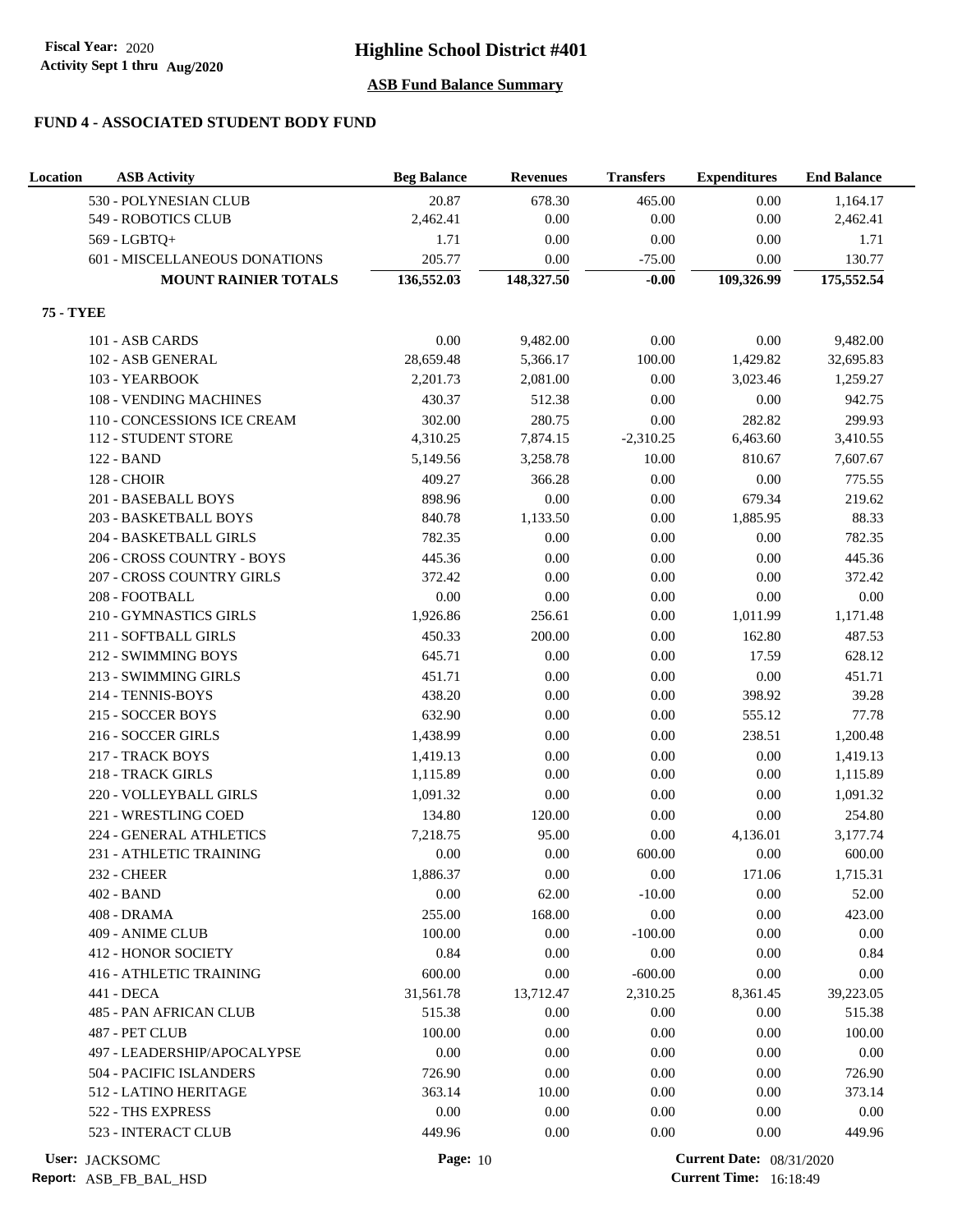### **FUND 4 - ASSOCIATED STUDENT BODY FUND**

| Location         | <b>ASB</b> Activity                  | <b>Beg Balance</b> | <b>Revenues</b> | <b>Transfers</b> | <b>Expenditures</b> | <b>End Balance</b> |
|------------------|--------------------------------------|--------------------|-----------------|------------------|---------------------|--------------------|
|                  | 525 - ILC CLUB                       | 345.76             | 801.00          | 0.00             | 0.00                | 1,146.76           |
|                  | 538 - AMERICAN SIGN LANG.CLUB        | 461.64             | 0.00            | 0.00             | 0.00                | 461.64             |
|                  | 578 - SPIRIT CLUB                    | 565.16             | 0.00            | 0.00             | 0.00                | 565.16             |
|                  | 601 - MISCELLANEOUS DONATIONS        | 0.00               | 0.00            | 0.00             | 0.00                | $0.00\,$           |
|                  | <b>605 - CHARITABLE DONATIONS</b>    | 18.30              | 0.00            | 0.00             | 0.00                | 18.30              |
|                  | 618 - Class of '67 Food Donations    | 441.60             | 0.00            | 0.00             | 0.00                | 441.60             |
|                  | <b>TYEE TOTALS</b>                   | 100,158.95         | 45,780.09       | 0.00             | 29,629.11           | 116,309.93         |
|                  | 76 - AVIATION H.S.                   |                    |                 |                  |                     |                    |
|                  | 101 - ASB CARDS                      | 0.00               | 5,790.00        | $-5,790.00$      | 0.00                | 0.00               |
|                  | 102 - ASB GENERAL                    | 11,075.33          | 5,835.70        | 18,721.86        | 6,381.96            | 29,250.93          |
|                  | 103 - YEARBOOK                       | 20,444.97          | 14,647.00       | 0.00             | 13,118.09           | 21,973.88          |
|                  | 108 - VENDING MACHINES               | 689.86             | 328.14          | $-1,018.00$      | 0.00                | 0.00               |
|                  | 233 - DRILL                          | 0.00               | 0.00            | 0.00             | 0.00                | 0.00               |
|                  | 301 - CLASS OF 2021                  | 3,609.81           | 0.00            | 2,005.67         | 2,100.00            | 3,515.48           |
|                  | 302 - CLASS OF 2022                  | 1.860.99           | 1,950.00        | 1,000.00         | 184.86              | 4,626.13           |
|                  | 303 - CLASS OF 2023                  | 0.00               | 0.00            | 1,237.43         | 0.00                | 1,237.43           |
|                  | 324 - CLASS OF 2019                  | 3,005.67           | 0.00            | $-3,005.67$      | 0.00                | $0.00\,$           |
|                  | 325 - CLASS OF 2020                  | 11,090.61          | 6,045.00        | $-5,669.29$      | 3,766.32            | 7,700.00           |
|                  | 407 - AIRLINE CAREER EXPERIENCE CLUB | 1,187.52           | 0.00            | 0.00             | 0.00                | 1,187.52           |
|                  | 410 - DEBATE                         | 9,965.65           | 2,000.66        | 0.00             | 3,653.00            | 8,313.31           |
|                  | <b>412 - HONOR SOCIETY</b>           | 947.94             | 957.47          | $-385.00$        | 746.72              | 773.69             |
|                  | <b>415 - WOMEN IN AVIATION</b>       | 0.00               | 142.02          | 0.00             | 0.00                | 142.02             |
|                  | <b>424 - AIAA AERONAUTICS</b>        | 2,594.80           | 0.00            | 385.00           | 133.51              | 2,846.29           |
|                  | 437 - SCIENCE                        | 3,924.33           | 8,527.00        | 0.00             | 7,455.54            | 4,995.79           |
|                  | 438 - JOURNALISM                     | 7,757.00           | 0.00            | $-7,757.00$      | 0.00                | 0.00               |
|                  | 454 - KEY CLUB                       | 571.00             | 640.00          | 275.00           | $-2,046.18$         | 3,532.18           |
|                  | 485 - PAN AFRICAN CLUB               | 62.00              | 208.00          | 0.00             | 0.00                | 270.00             |
|                  | 514 - ENVIRONMENTAL CLUB             | 0.00               | 142.01          | 0.00             | 82.28               | 59.73              |
|                  | 523 - INTERACT CLUB                  | 213.41             | 0.00            | 0.00             | 0.00                | 213.41             |
|                  | 549 - ROBOTICS CLUB                  | 1,177.15           | 6,699.00        | 0.00             | 2,832.52            | 5,043.63           |
|                  | 584 - DANCE CLUB                     | 200.00             | 0.00            | 0.00             | 0.00                | 200.00             |
|                  | 601 - MISCELLANEOUS DONATIONS        | 0.00               | 0.00            | 0.00             | 0.00                | 0.00               |
|                  | 605 - CHARITABLE DONATIONS           | 0.00               | 0.00            | 0.00             | 0.00                | 0.00               |
|                  | <b>AVIATION H.S. TOTALS</b>          | 80,378.04          | 53,912.00       | 0.00             | 38,408.62           | 95,881.42          |
|                  |                                      |                    |                 |                  |                     |                    |
|                  | 77 - NEW START                       |                    |                 |                  |                     |                    |
|                  | 102 - ASB GENERAL                    | 493.42             | 24.49           | 0.00             | 0.00                | 517.91             |
|                  | 108 - VENDING MACHINES               | 135.39             | 20.36           | 0.00             | 0.00                | 155.75             |
|                  | 454 - KEY CLUB                       | 949.00             | 0.00            | 0.00             | 200.00              | 749.00             |
|                  | <b>NEW START TOTALS</b>              | 1,577.81           | 44.85           | 0.00             | 200.00              | 1,422.66           |
| <b>81 - ERAC</b> |                                      |                    |                 |                  |                     |                    |
|                  | 102 - ASB GENERAL                    | 0.00               | 0.00            | 0.00             | 0.00                | 0.00               |
|                  | <b>605 - CHARITABLE DONATIONS</b>    | 0.00               | 0.00            | 0.00             | 0.00                | 0.00               |
|                  | <b>ERAC TOTALS</b>                   | $0.00\,$           | 0.00            | $0.00\,$         | 0.00                | $0.00\,$           |
|                  |                                      |                    |                 |                  |                     |                    |

### **88 - CAMP WASKOWITZ**

**User: Page:** 11 **Current Date:** 08/31/2020 **Current Time:** 16:18:49